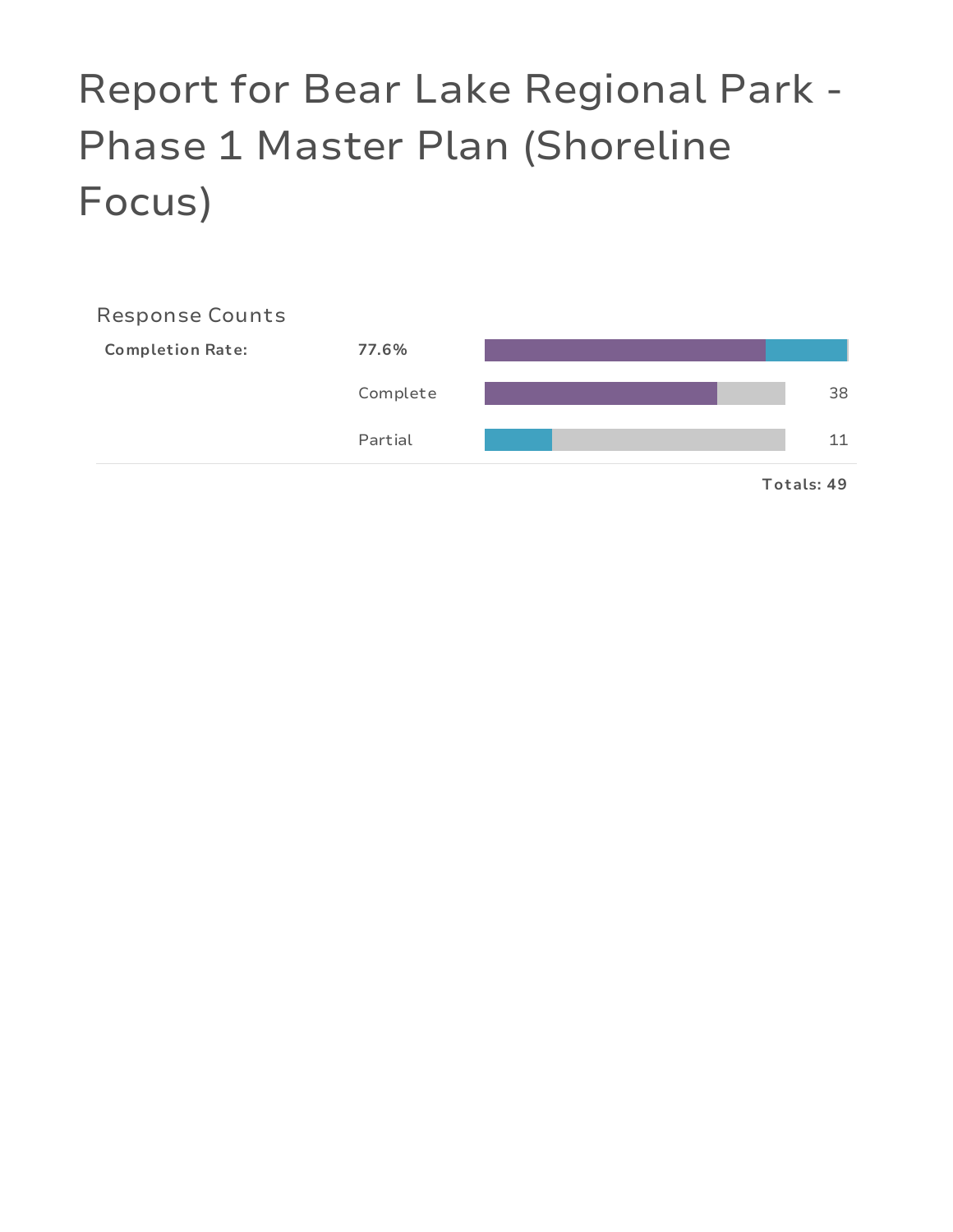1. How long is your travel time to visit Bear Lake Regional Park?



| Value            | Percent | <b>Responses</b> |
|------------------|---------|------------------|
| Under 10 minutes | 38.3%   | 18               |
| 10-20 minutes    | 19.1%   | 9                |
| 20-30 minutes    | 17.0%   | 8                |
| 30-40 minutes    | 14.9%   | $\overline{7}$   |
| Over 40 minutes  | 10.6%   | 5                |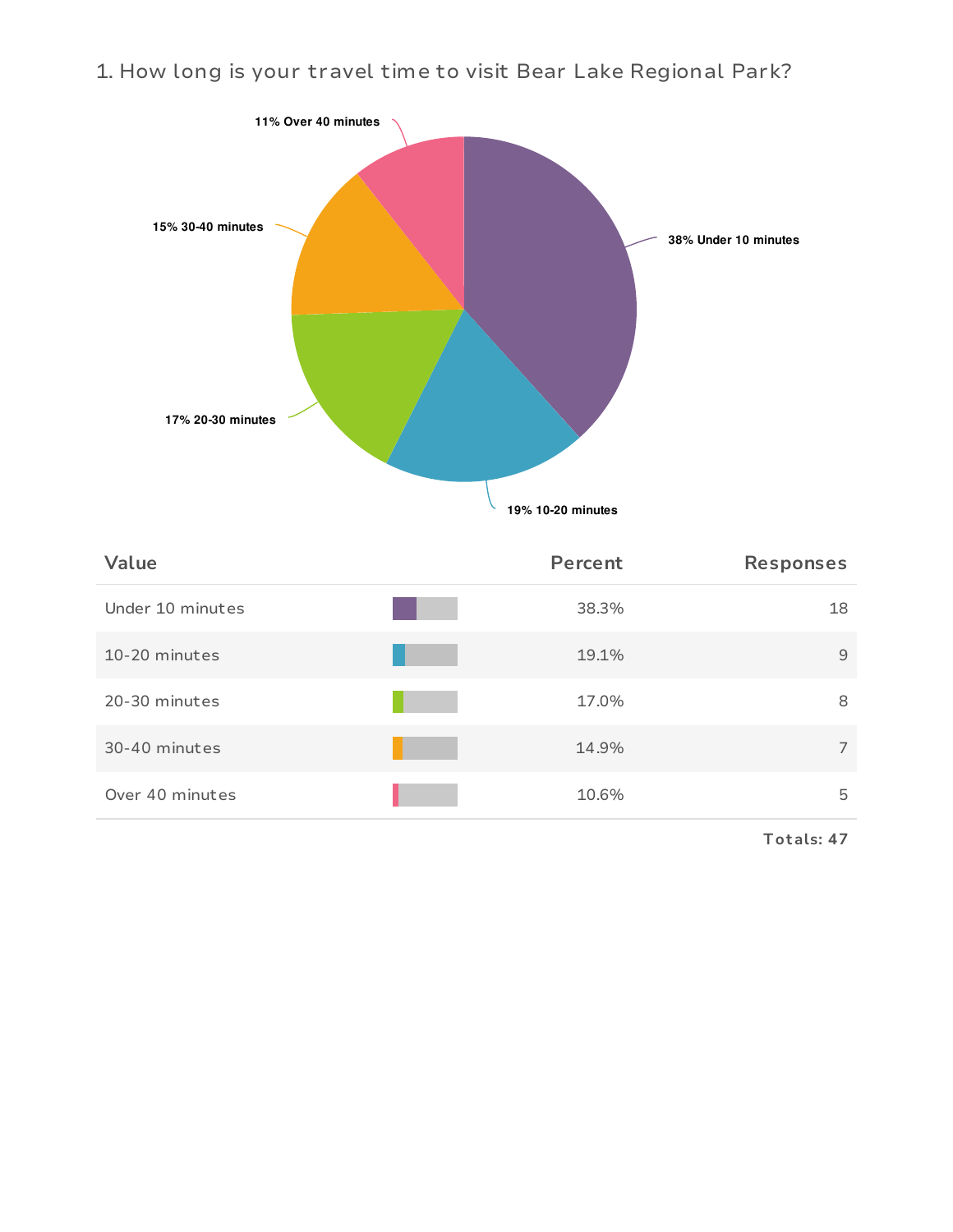2. Which county do you live in?

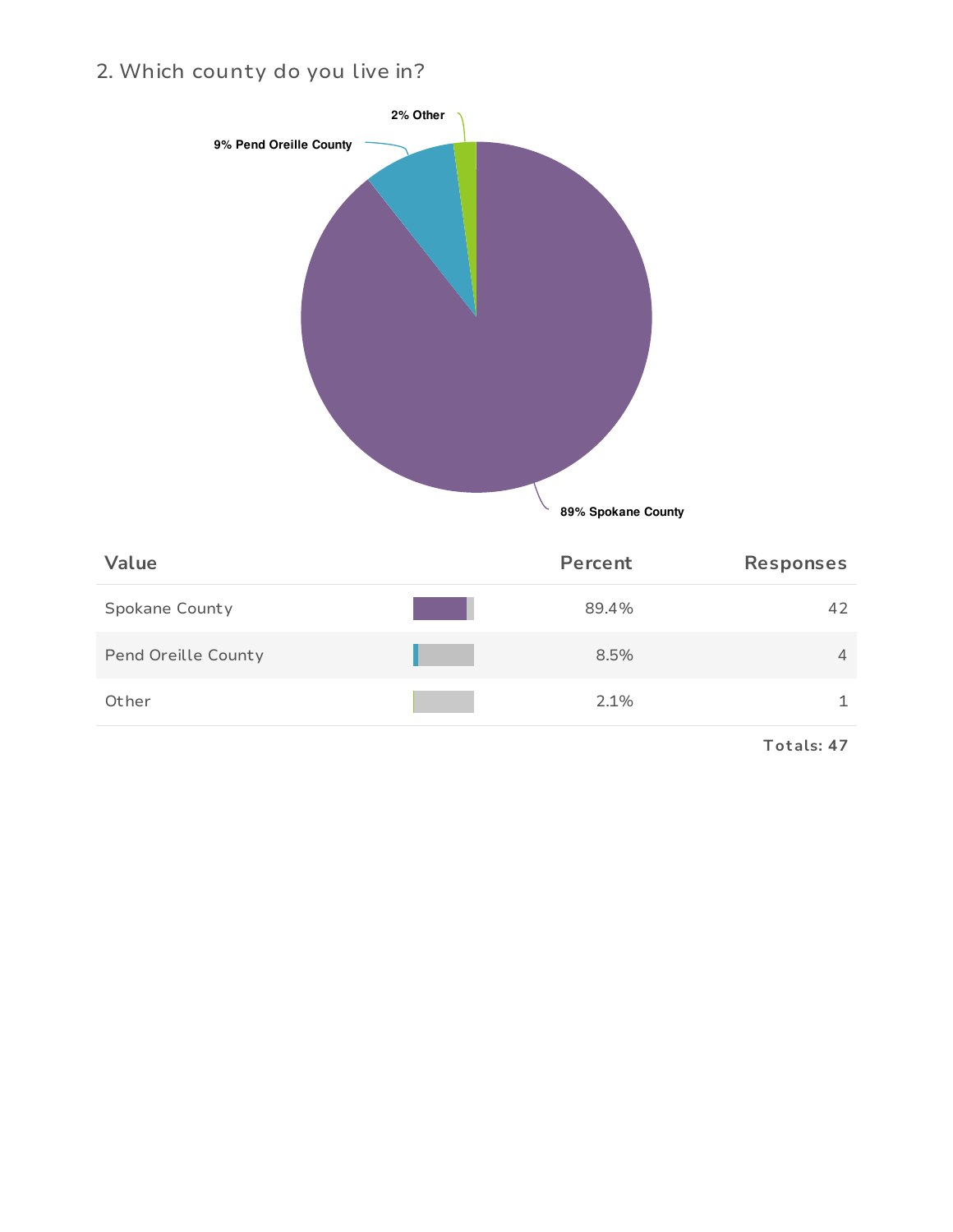# 3. Which of the following best describes your situation?



| Value                                                | Percent | <b>Responses</b> |
|------------------------------------------------------|---------|------------------|
| Under 18 years old                                   | 2.1%    |                  |
| Single or married adult, no kids                     | 25.5%   | 12               |
| Parent / guardian with younger kids (0-13 years old) | 23.4%   | 11               |
| Parent / guardian with older kids (14-19+ years old) | 17.0%   | 8                |
| Retired / "empty nester"                             | 31.9%   | 15               |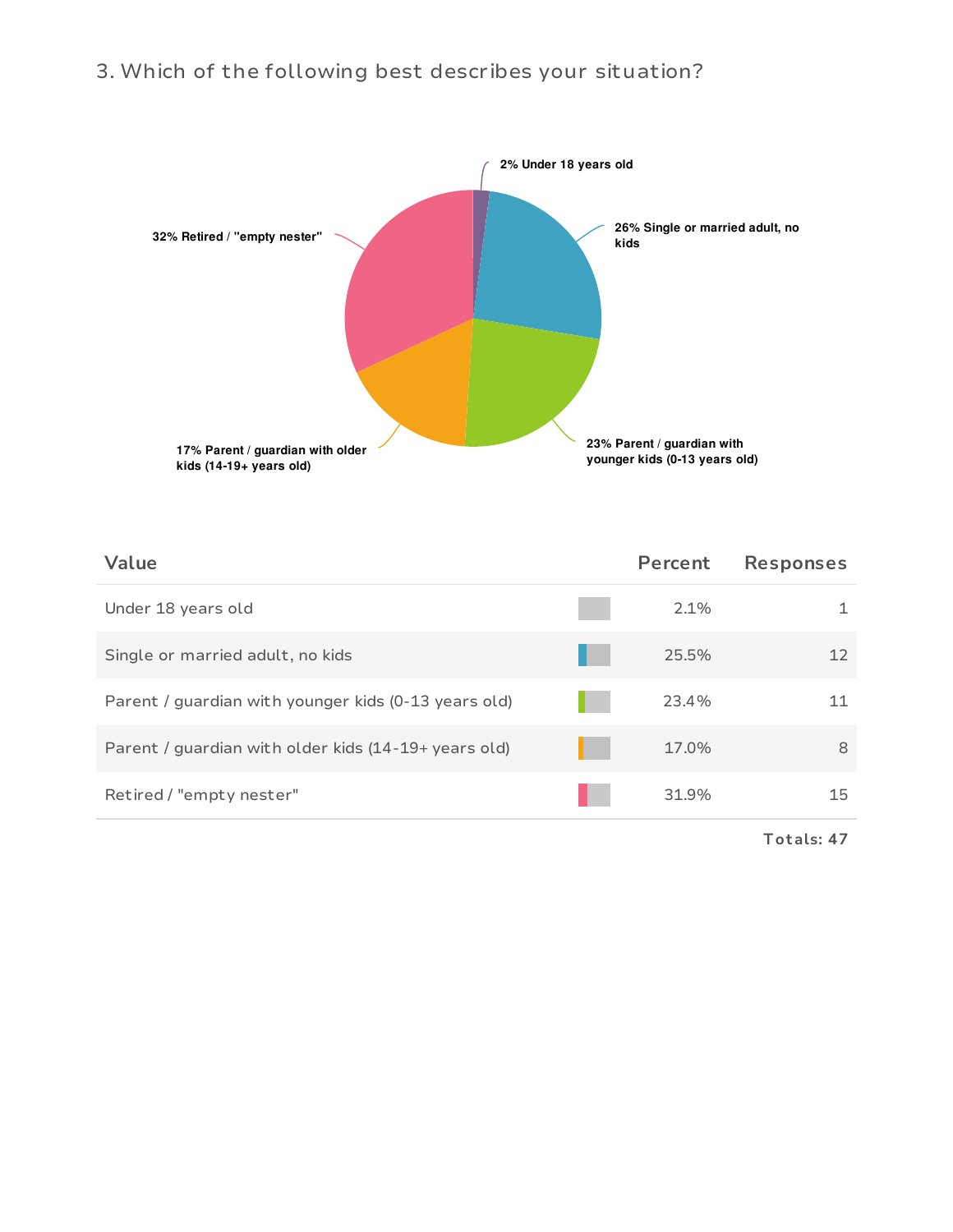# 4. How often do you visit Bear Lake Regional Park?



| Value                         | Percent | <b>Responses</b> |
|-------------------------------|---------|------------------|
| Weekly / several times a week | 25.5%   | 12               |
| Several times a month         | 17.0%   | 8                |
| Several time a year           | 29.8%   | 14               |
| Every few years               | 23.4%   | 11               |
| Never                         | 4.3%    | 2                |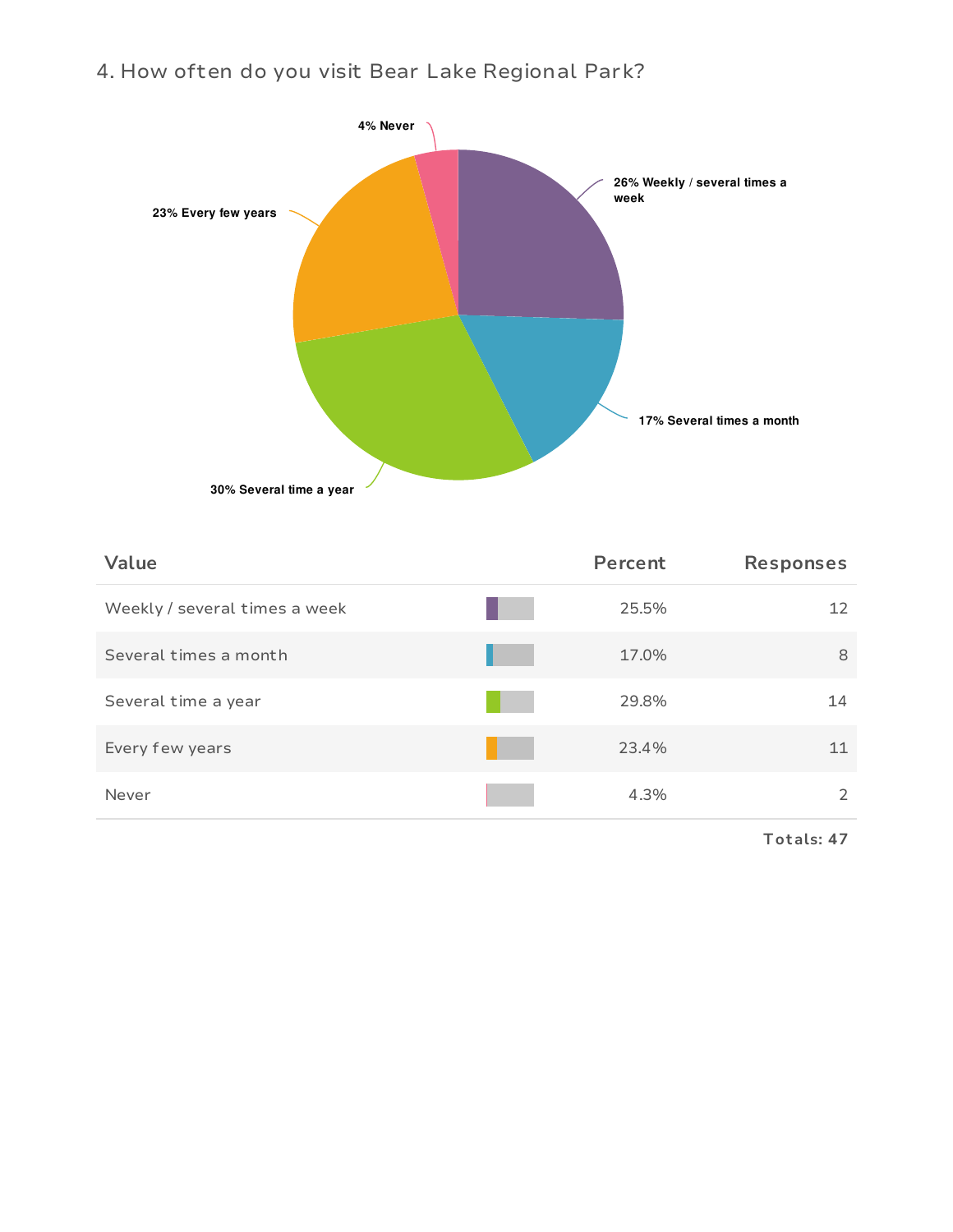5. Which of the following activities best describe your visit(s) to Bear Lake Regional Park (Please check all that apply)? I visit Bear Lake to:

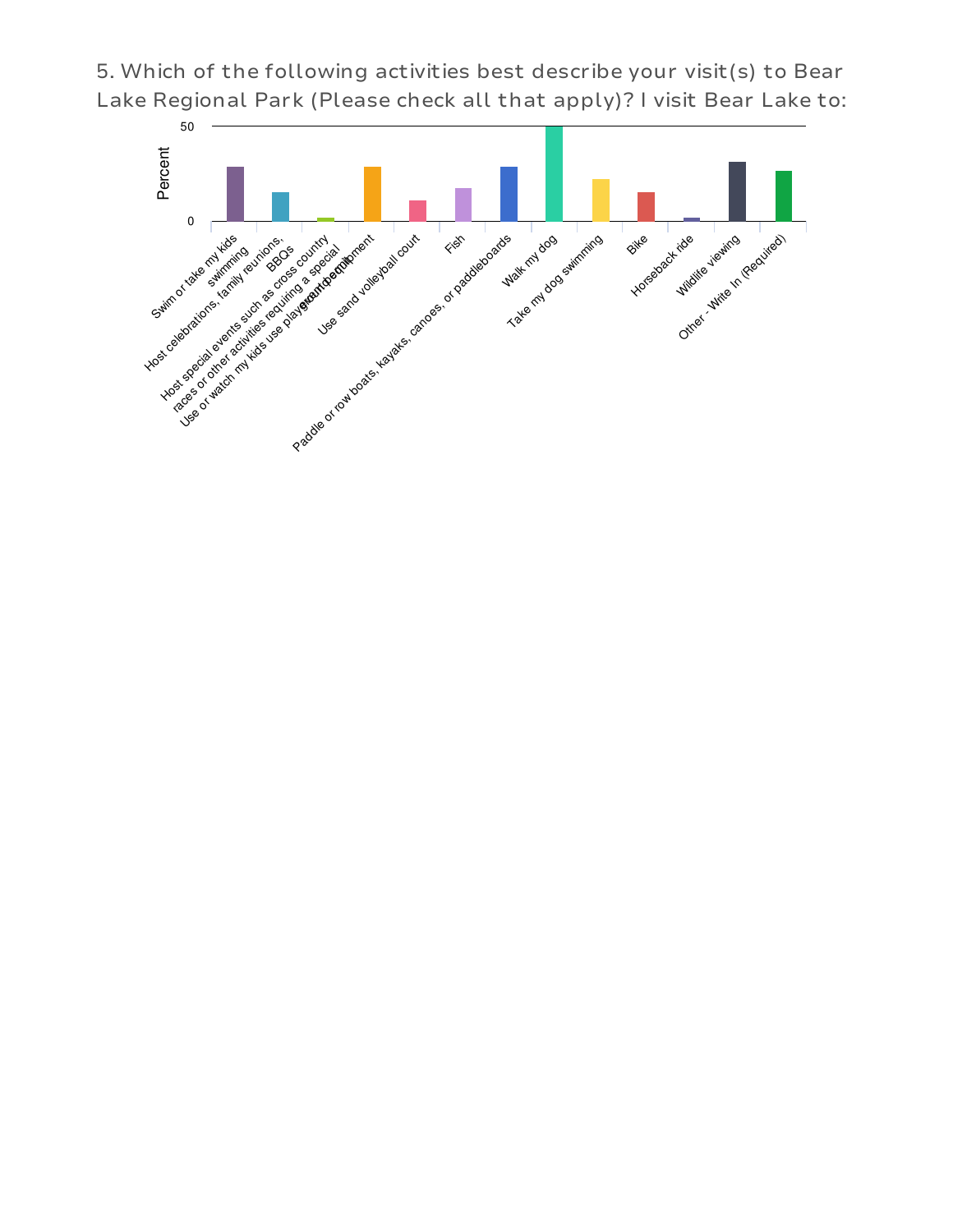| Value                                                                                                   | Percent | <b>Responses</b> |
|---------------------------------------------------------------------------------------------------------|---------|------------------|
| Swim or take my kids swimming                                                                           | 29.5%   | 13               |
| Host celebrations, family reunions, BBQs                                                                | 15.9%   | 7                |
| Host special events such as cross country races or other<br>activities requiring a special event permit | 2.3%    | $\mathbf 1$      |
| Use or watch my kids use playground equipment                                                           | 29.5%   | 13               |
| Use sand volleyball court                                                                               | 11.4%   | 5                |
| Fish                                                                                                    | 18.2%   | 8                |
| Paddle or row boats, kayaks, canoes, or paddleboards                                                    | 29.5%   | 13               |
| Walk my dog                                                                                             | 50.0%   | 22               |
| Take my dog swimming                                                                                    | 22.7%   | 10               |
| <b>Bike</b>                                                                                             | 15.9%   | $\overline{7}$   |
| Horseback ride                                                                                          | 2.3%    | $\mathbf 1$      |
| Wildlife viewing                                                                                        | 31.8%   | 14               |
| Other - Write In (Required)                                                                             | 27.3%   | 12               |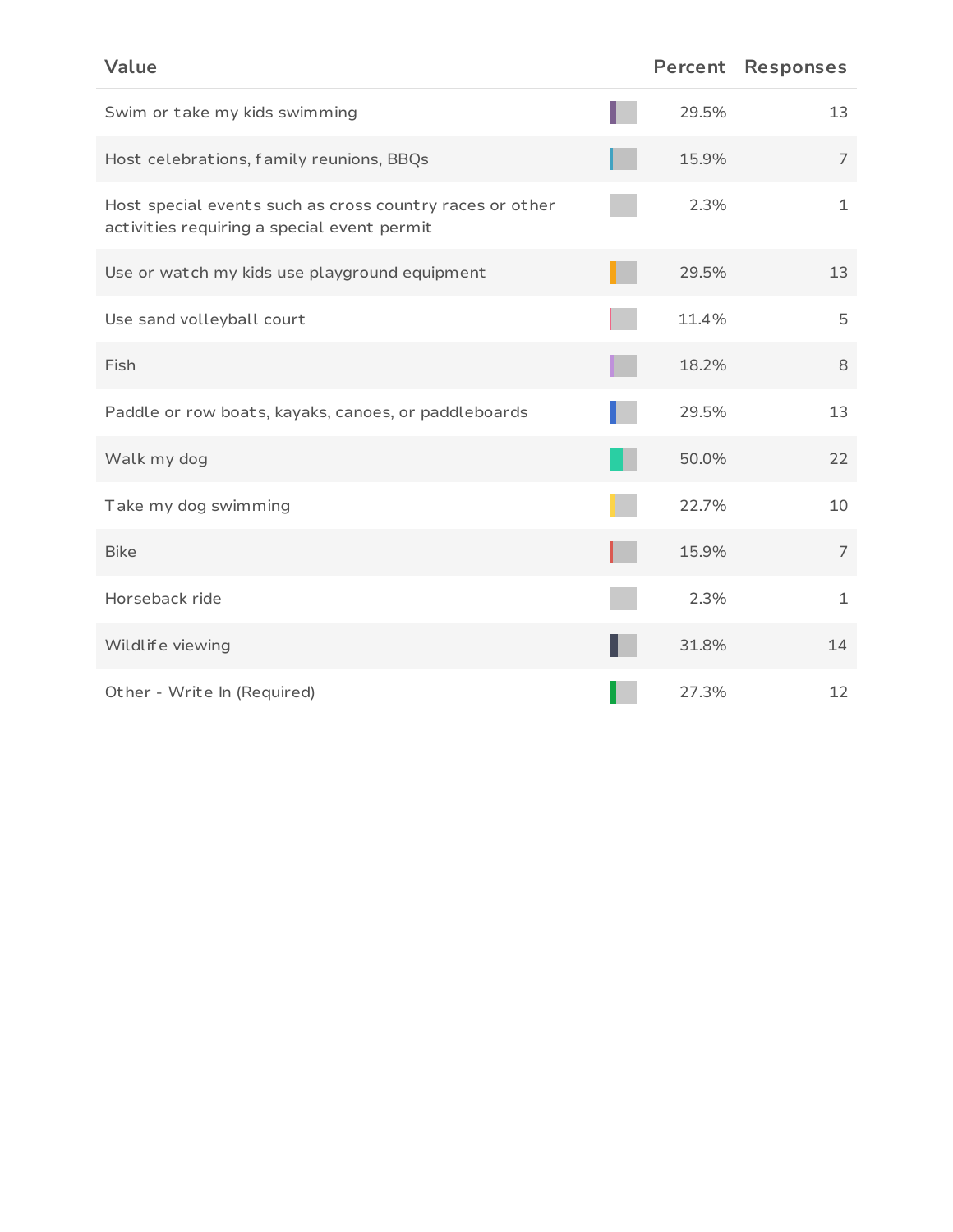| Help disabled children, and to help maintain/repair as a volunteer              | $\mathbf 1$  |
|---------------------------------------------------------------------------------|--------------|
| <b>Hike</b>                                                                     | $\mathbf 1$  |
| Picnic using tables by beach. Parking is difficult too far for older, disabled, | $\mathbf 1$  |
| The only time we've tried to visit Bear Lake it was locked up or over-crowded.  | $\mathbf 1$  |
| Walk around & enjoy the area                                                    | $\mathbf 1$  |
| Walk around the lake                                                            | $\mathbf 1$  |
| Walk around the lake (laps) with stroller                                       | $\mathbf 1$  |
| Walk with my parents                                                            | $\mathbf 1$  |
| Walking                                                                         | $\mathbf{1}$ |
| <b>Walking Hiking</b>                                                           | $\mathbf 1$  |
| disabled accessible walking                                                     | $\mathbf 1$  |
| walking around the lake for exercise                                            | $\mathbf 1$  |
| Totals                                                                          | 12           |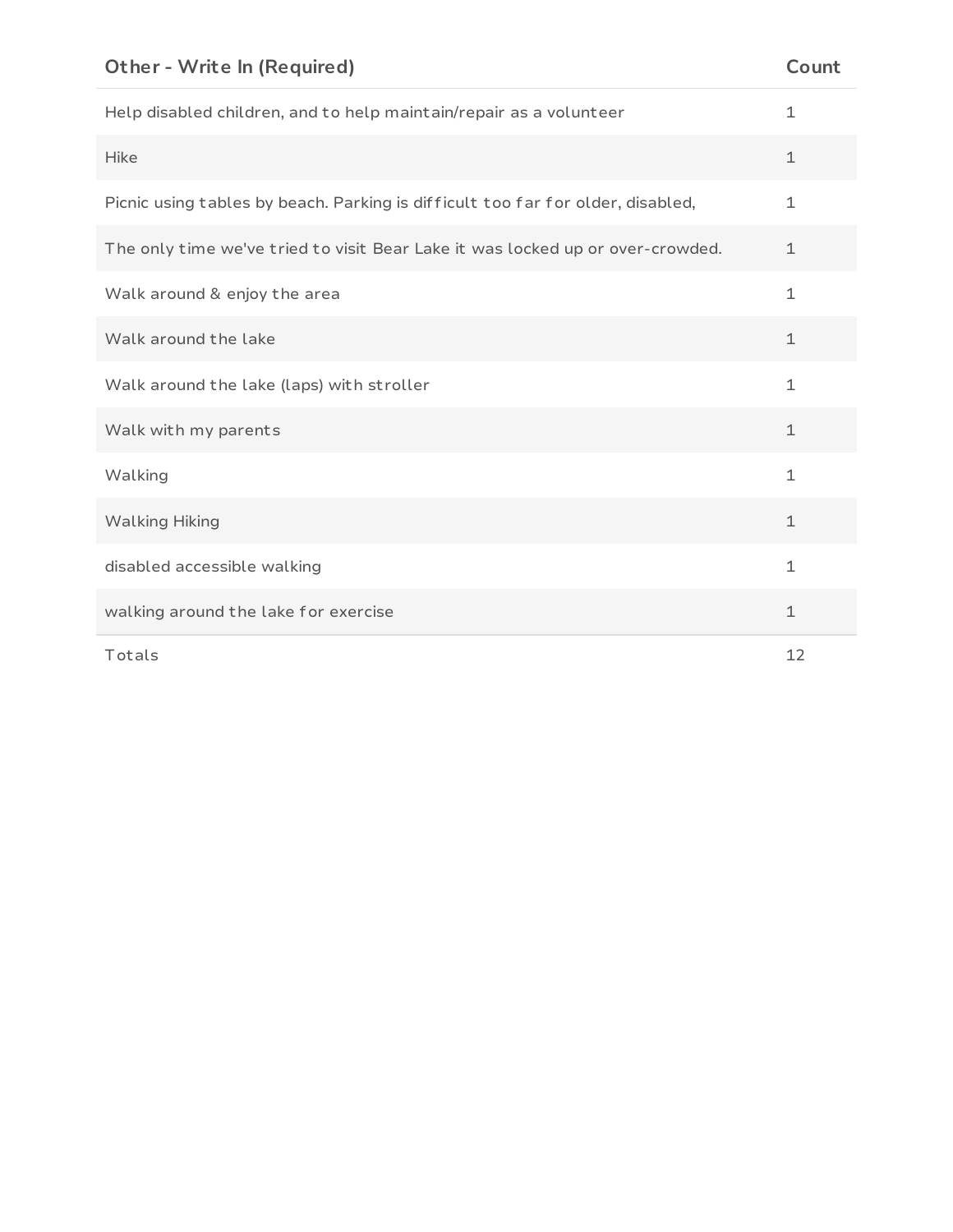6. Is your primary reason for visiting Bear Lake Regional Park to access the water (e.g. swim (you and/or your dog(s), fish, paddle, or view lake-based wildlife)?

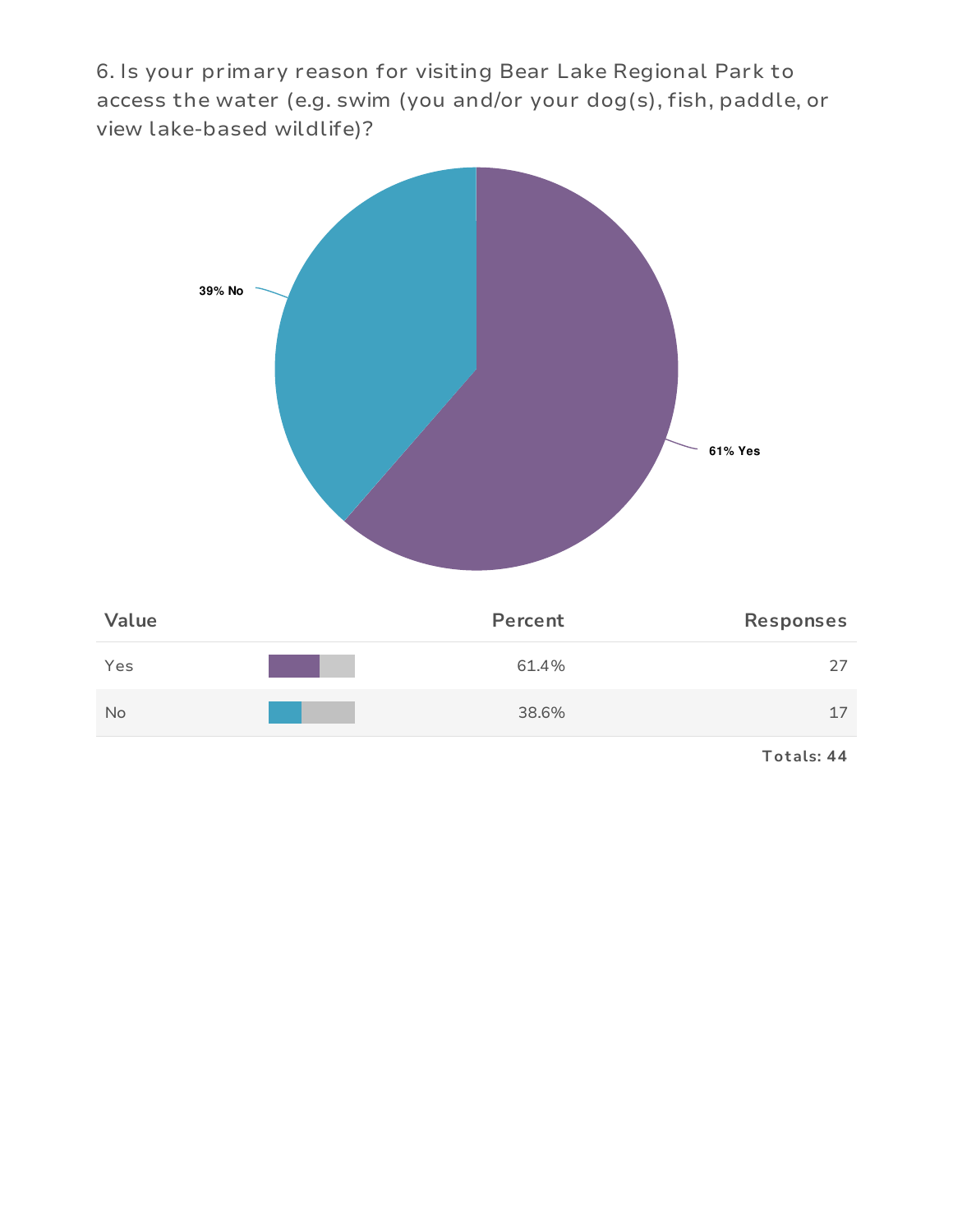7. Please tell us how you typically use or would like to use the shoreline or lake. Please select up to three choices.



| Value                                                       | Percent | <b>Responses</b> |
|-------------------------------------------------------------|---------|------------------|
| Swim or float on an inflatable (e.g. tube)                  | 42.3%   | 11               |
| Fish                                                        | 23.1%   | 6                |
| Launch your watercraft (rowboat, kayak, canoe, paddleboard) | 42.3%   | 11               |
| Take your dog swimming                                      | 19.2%   | 5                |
| Picnic or sunbathe                                          | 34.6%   | 9                |
| Sit quietly and enjoy the view                              | 30.8%   | 8                |
| Watch for wildlife                                          | 23.1%   | 6                |
| Socialize / Hang out with friends and family                | 15.4%   | $\overline{4}$   |
| Other - Write In (Required)                                 | 11.5%   | 3                |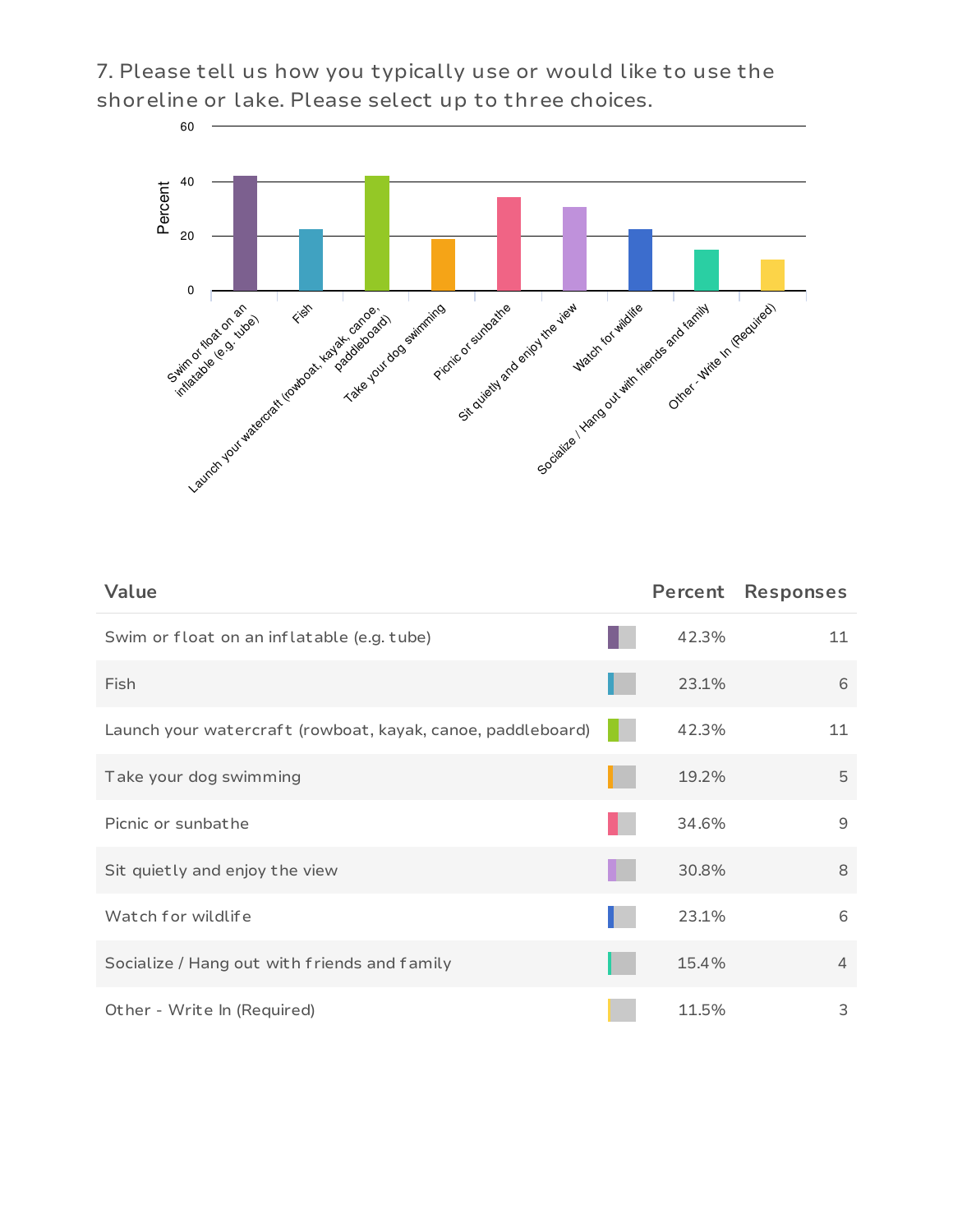| <b>Other - Write In (Required)</b>     | Count |
|----------------------------------------|-------|
| exercise                               |       |
| sit to rest periodically               |       |
| walk trails alone or with dog and kids |       |
| Totals                                 | 3     |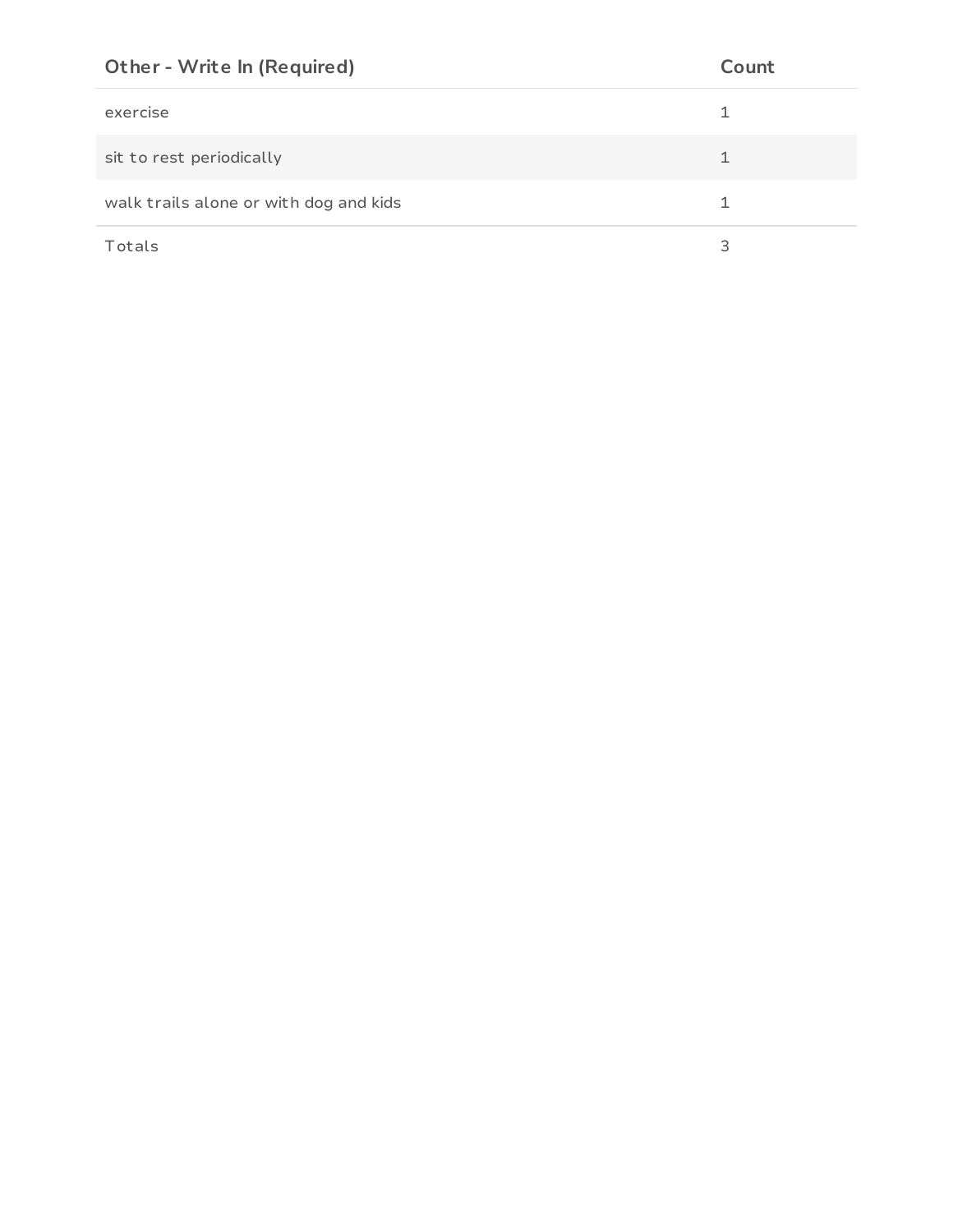

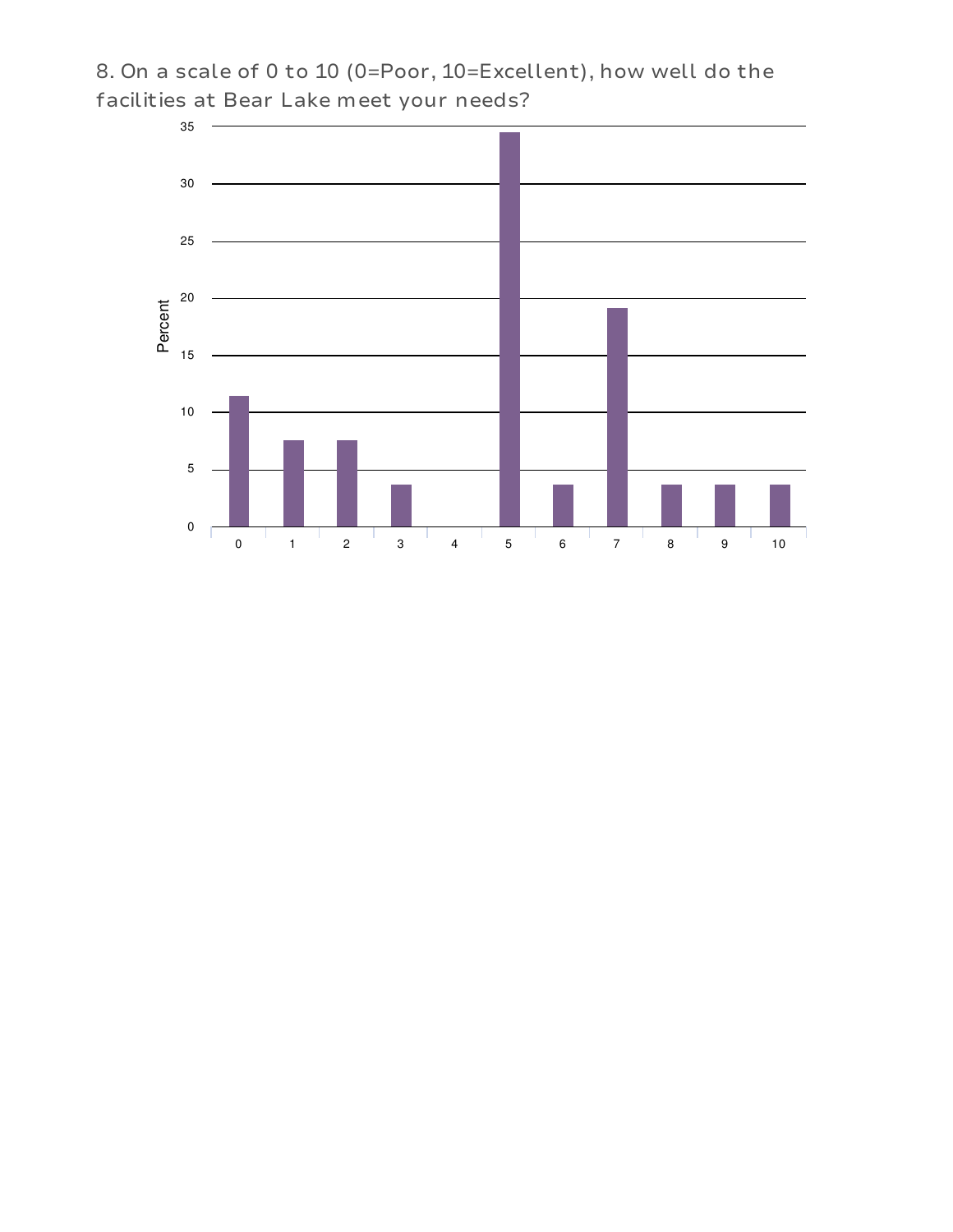9. Unless your answer to the previous question was a "10," what issues or challenges could be addressed to improve your rating of Bear Lake Regional Park?



## **ResponseID Response**

| $\overline{4}$ | I'd like to be able to drop my kayak closer to a launch point.                                                                                                                                                                                                                                                                                                                                                                                                                                                                                                                              |
|----------------|---------------------------------------------------------------------------------------------------------------------------------------------------------------------------------------------------------------------------------------------------------------------------------------------------------------------------------------------------------------------------------------------------------------------------------------------------------------------------------------------------------------------------------------------------------------------------------------------|
| 5              | enhance the wildlife habit at areas                                                                                                                                                                                                                                                                                                                                                                                                                                                                                                                                                         |
| 6              | I have trouble getting in the water                                                                                                                                                                                                                                                                                                                                                                                                                                                                                                                                                         |
| 8              | need a bench                                                                                                                                                                                                                                                                                                                                                                                                                                                                                                                                                                                |
| 10             | XX                                                                                                                                                                                                                                                                                                                                                                                                                                                                                                                                                                                          |
| 21             | need to improve the trail where the it is under water or ice for too many<br>months of the year. roots lifting the trail making it difficult to walk on the<br>uneven surface                                                                                                                                                                                                                                                                                                                                                                                                               |
| 22             | Since my husband has difficulty walking my focus is on accessibility. Walking<br>is essential to his continued mobility and Bear Lake offers an interesting,<br>ever changing environment. The major obstacle of flooding is being<br>addressed for which we are very grateful. The lesser obstacles, which we<br>work around, are the tripping hazards on the pathway caused by root growth,<br>lack of seating on the south end where I sometimes pick him up if he can't<br>walk all the way, and during the off season not being able to drive down to<br>the south end to pick him up. |
| 28             | Being able to walk around the lake would be nice. Areas flood during<br>different times of the year.                                                                                                                                                                                                                                                                                                                                                                                                                                                                                        |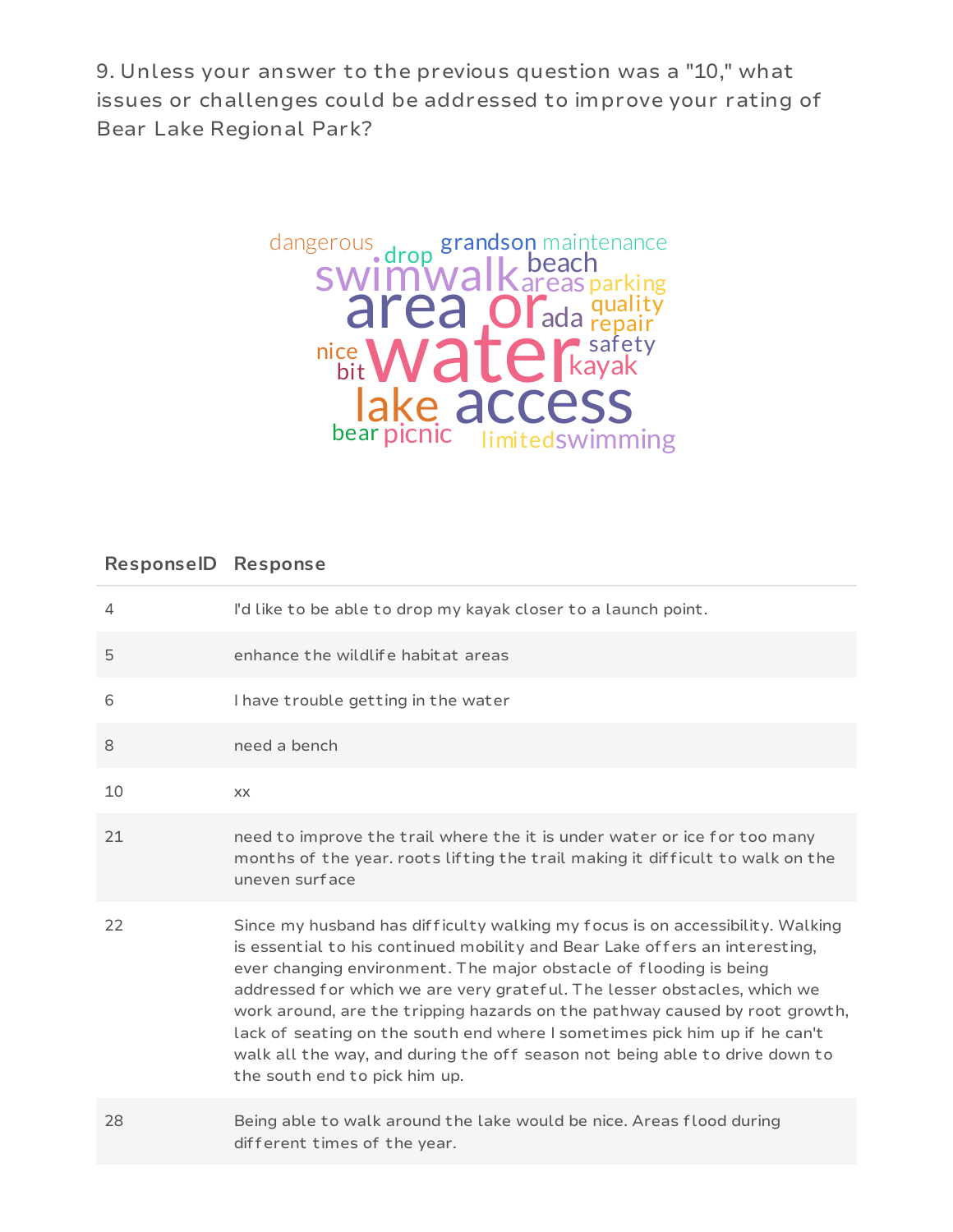| 29 | More benches, overlooks, or docks to observe wildlife                                                                                                                                                                                                                                                                                                                                                                                      |
|----|--------------------------------------------------------------------------------------------------------------------------------------------------------------------------------------------------------------------------------------------------------------------------------------------------------------------------------------------------------------------------------------------------------------------------------------------|
| 31 | Ifeel there needs to be better access to the lake such as a "beachy" area or<br>something of that nature. The drop off cliff like entrances are kind of<br>dangerous for the smaller kiddos not to mention hard on the feet.                                                                                                                                                                                                               |
| 34 | The path could be widened and maintained better- we don't swim here much<br>because of the water quality, but it's nice place to walk. I think a better<br>picnic area would encourage us to lengthen our walk to a walk and lunch!<br>Also- safety- as there was a woman and her kids chased by two men last<br>summer and since I've been afraid to visit. I think signage and possibly Some<br>type of security would be of comfort!    |
| 37 | It just feels dirty                                                                                                                                                                                                                                                                                                                                                                                                                        |
| 38 | Pathways and seating areas need repair and/or maintenance and<br>improvement                                                                                                                                                                                                                                                                                                                                                               |
| 40 | Safety and more access to the water                                                                                                                                                                                                                                                                                                                                                                                                        |
| 41 | The gabion basket retaining wall is dangerous and unattractive. Stairs into<br>water need repair.                                                                                                                                                                                                                                                                                                                                          |
| 43 | Water quality gets a bit questionable for human swimming                                                                                                                                                                                                                                                                                                                                                                                   |
| 44 | Better restroom facilities, dog beach, better paths to swim area, better<br>grass maintenance, wider dock area for non motorized watercraft                                                                                                                                                                                                                                                                                                |
| 45 | Took my Grandson to kayak and swim this summer. Bear lake 10 minutes<br>away, but beach Access to swimming was limited due to levels of shore<br>banking and No ADA access & not pleasant area. While Swimming, picnic at<br>Post Fall and CDA beaches was much better and parking easily accessible to<br>beaches and amenities. Thank you for working to make our Bear Lake County<br>park more beautiful. Lots of people use this lake. |
| 46 | Bigger gathering area                                                                                                                                                                                                                                                                                                                                                                                                                      |
| 47 | Better ADA access.                                                                                                                                                                                                                                                                                                                                                                                                                         |
| 48 | I took my grandson swimming and fishing; ADA access to trails, picnic tables<br>and beach access from parking lot is limited; beach for swimming for<br>flotation device access is limited and a bit unsafe with the barriers;                                                                                                                                                                                                             |
| 51 | Maybe i shouldn't answer this because we've never visit. But, you've peaked<br>my interest.                                                                                                                                                                                                                                                                                                                                                |
| 52 | Would love to swim or kayak more. Worried about swimmers itch. Could<br>there be showers there to wash off.                                                                                                                                                                                                                                                                                                                                |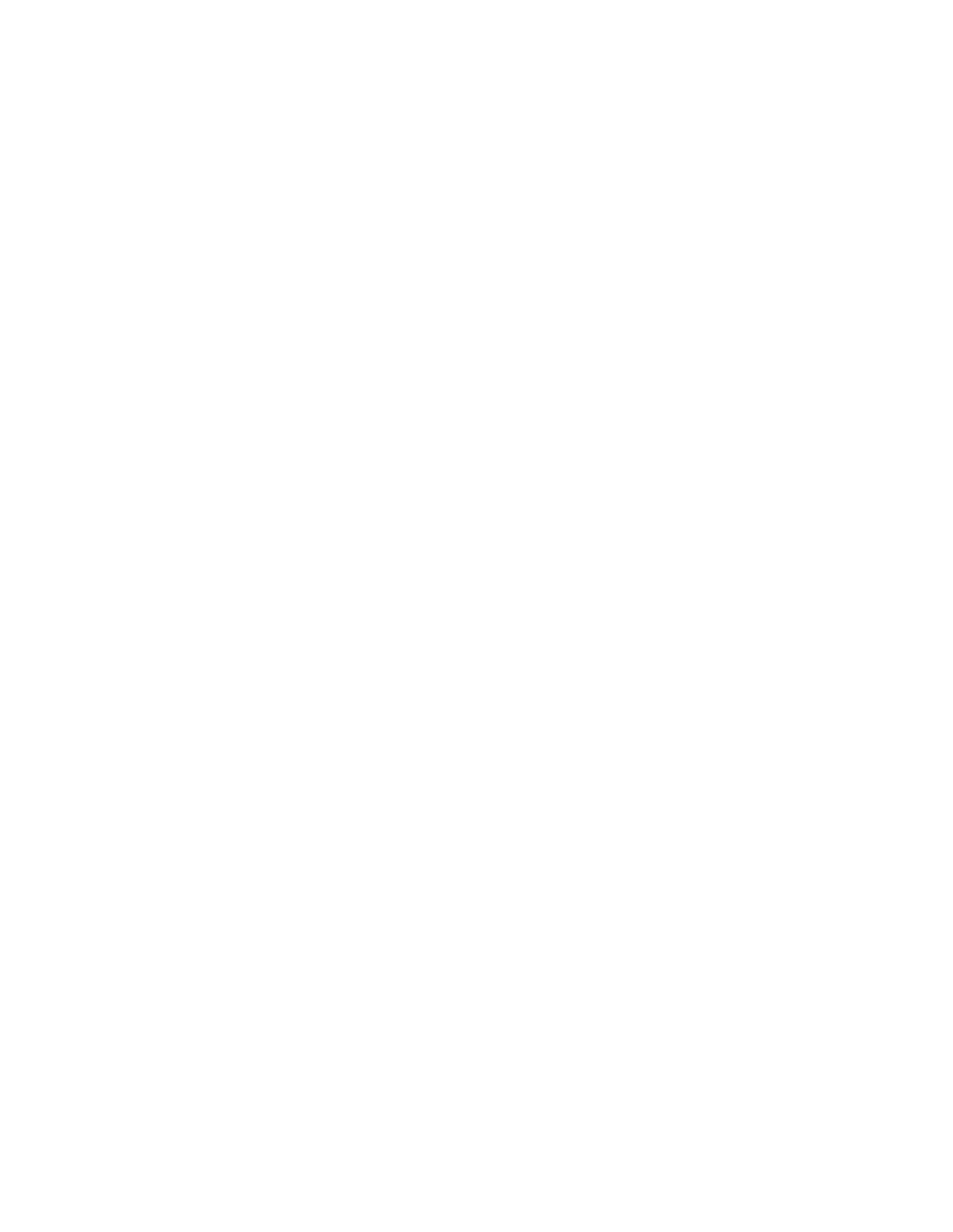10. Would any of the following amenities enhance your experience at Bear Lake Regional Park? Please select up to three amenities.



| Value                                                                | Percent | <b>Responses</b> |
|----------------------------------------------------------------------|---------|------------------|
| Enhanced watercraft drop-off / launch facility                       | 30.8%   | 8                |
| New fishing docks or platforms                                       | 19.2%   | 5                |
| Swimming / lake access enhancements (docks, beach areas,<br>$etc.$ ) | 53.8%   | 14               |
| Benches along the shoreline                                          | 46.2%   | 12               |
| Designated off-leash dog beach                                       | 23.1%   | 6                |
| Enhanced wildlife habitat                                            | 15.4%   | $\overline{4}$   |
| Parking enhancements                                                 | 7.7%    | $\overline{2}$   |
| Enhanced pathways between parking lots and lake                      | 30.8%   | 8                |
| <b>Enhanced Restrooms</b>                                            | 15.4%   | 4                |
| None of the above. I like the park the way it is!                    | 3.8%    | $\mathbf 1$      |
| Other - Write In (Required)                                          | 11.5%   | 3                |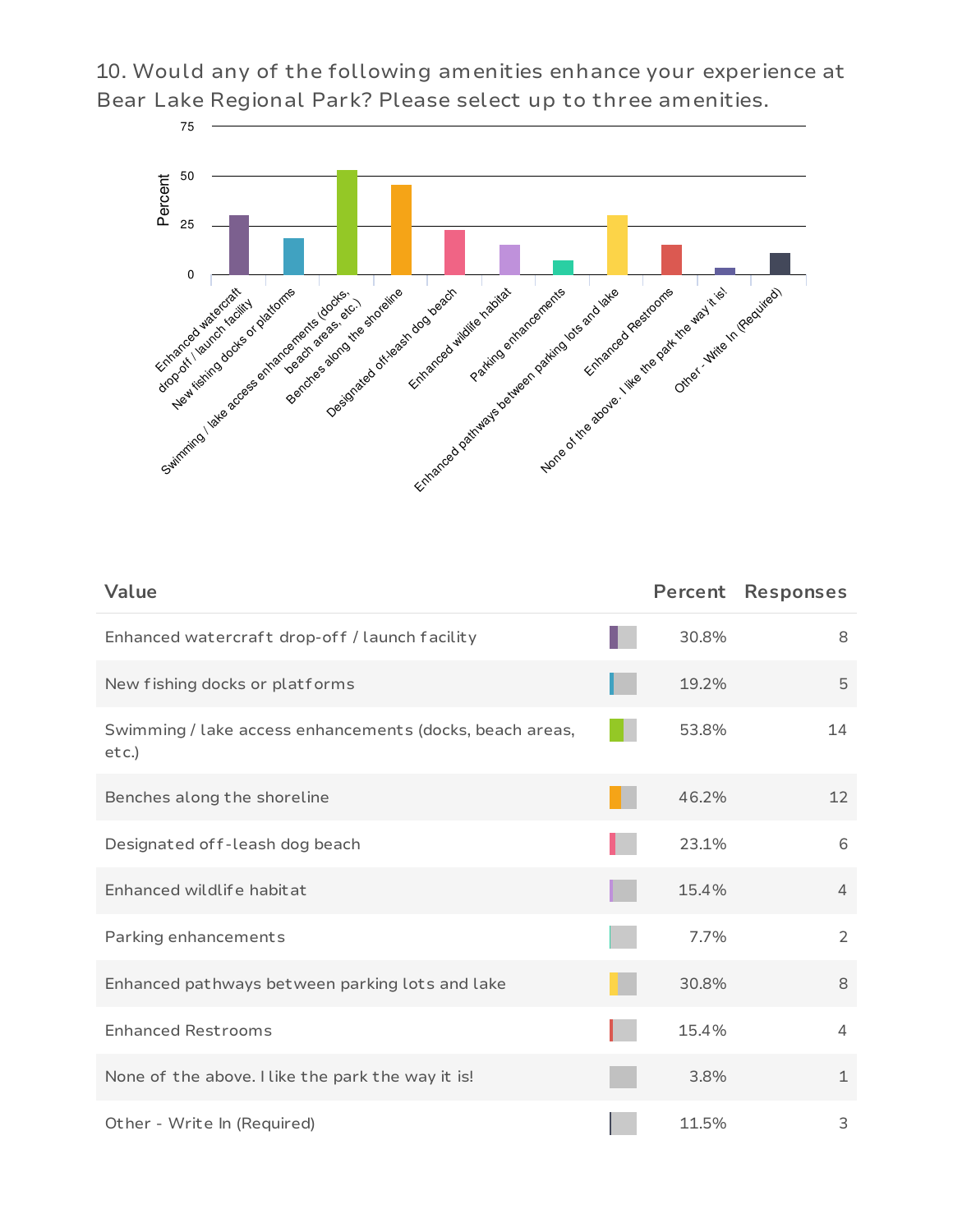| Enhanced pathways around lake and south of lake                                            |  |
|--------------------------------------------------------------------------------------------|--|
| benches by the children's play area in order to keep a close watch on the younger<br>ones. |  |
| picnic table where I can view beach                                                        |  |
| Totals                                                                                     |  |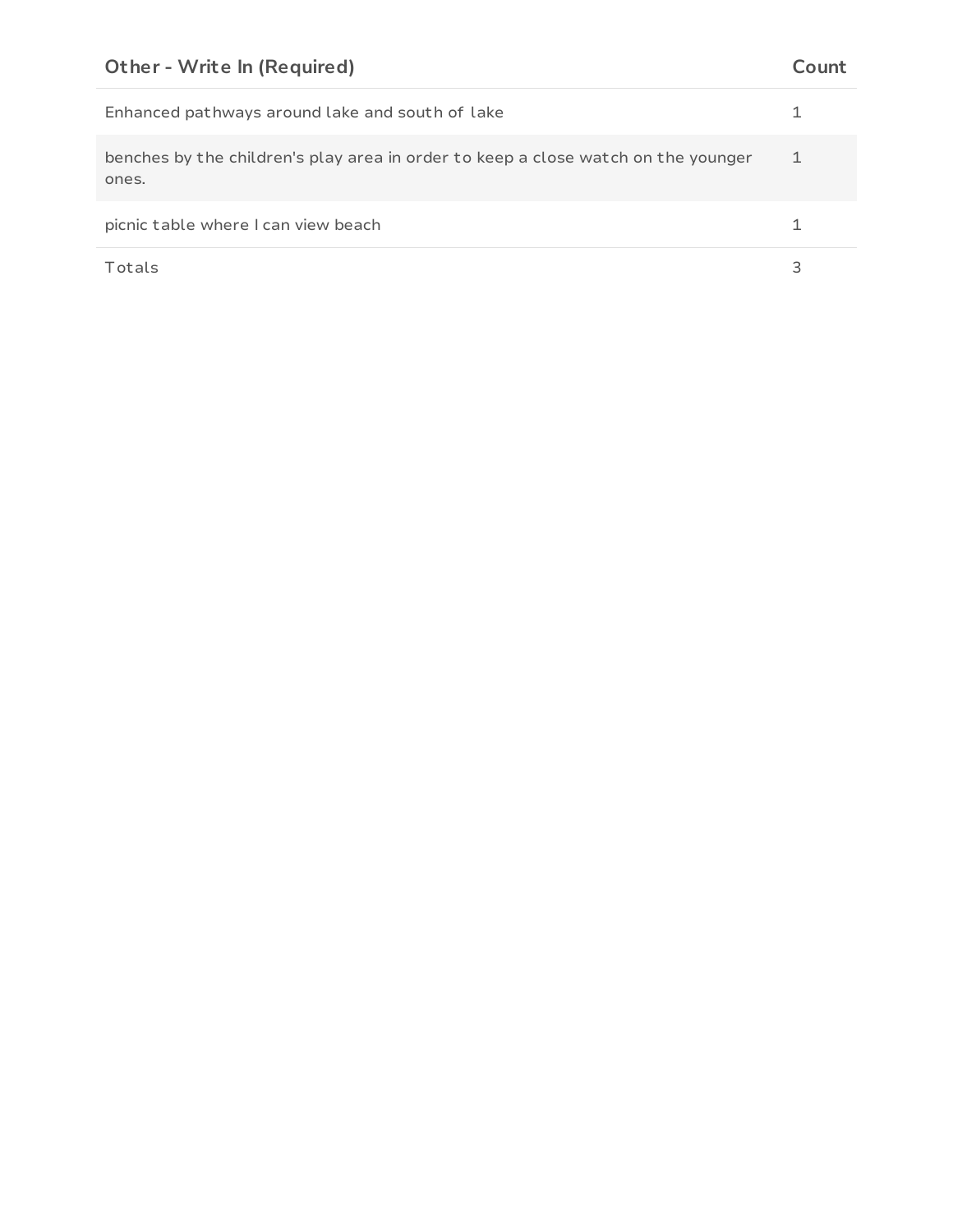11. Which of the following existing or potential future recreational uses do you feel are appropriate for Bear Lake Regional Park? Please check all that apply.

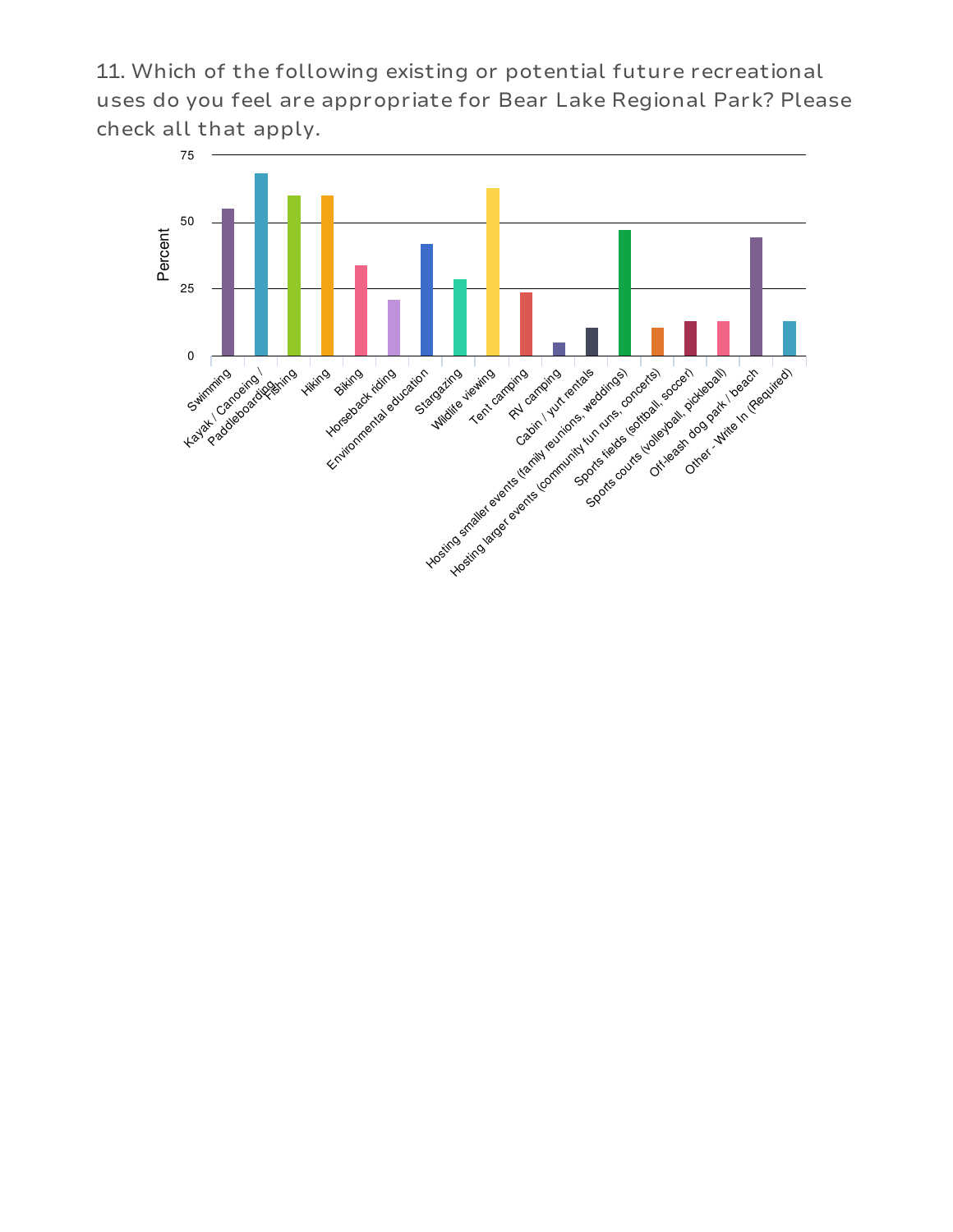| Value                                                | Percent | <b>Responses</b>                                          |
|------------------------------------------------------|---------|-----------------------------------------------------------|
| Swimming                                             | 55.3%   | 21                                                        |
| Kayak / Canoeing / Paddleboarding                    | 68.4%   | 26                                                        |
| Fishing                                              | 60.5%   | 23                                                        |
| <b>Hiking</b>                                        | 60.5%   | 23                                                        |
| <b>Biking</b>                                        | 34.2%   | 13                                                        |
| Horseback riding                                     | 21.1%   | 8                                                         |
| Environmental education                              | 42.1%   | 16                                                        |
| Stargazing                                           | 28.9%   | 11                                                        |
| Wildlife viewing                                     | 63.2%   | 24                                                        |
| Tent camping                                         | 23.7%   | $\mathcal{G}% _{M_{1},M_{2}}^{\alpha,\beta}(\varepsilon)$ |
| RV camping                                           | 5.3%    | $\overline{2}$                                            |
| Cabin / yurt rentals                                 | 10.5%   | $\overline{4}$                                            |
| Hosting smaller events (family reunions, weddings)   | 47.4%   | 18                                                        |
| Hosting larger events (community fun runs, concerts) | 10.5%   | $\overline{4}$                                            |
| Sports fields (softball, soccer)                     | 13.2%   | 5                                                         |
| Sports courts (volleyball, pickleball)               | 13.2%   | $\mathbf 5$                                               |
| Off-leash dog park / beach                           | 44.7%   | 17                                                        |
| Other - Write In (Required)                          | 13.2%   | $\mathbf 5$                                               |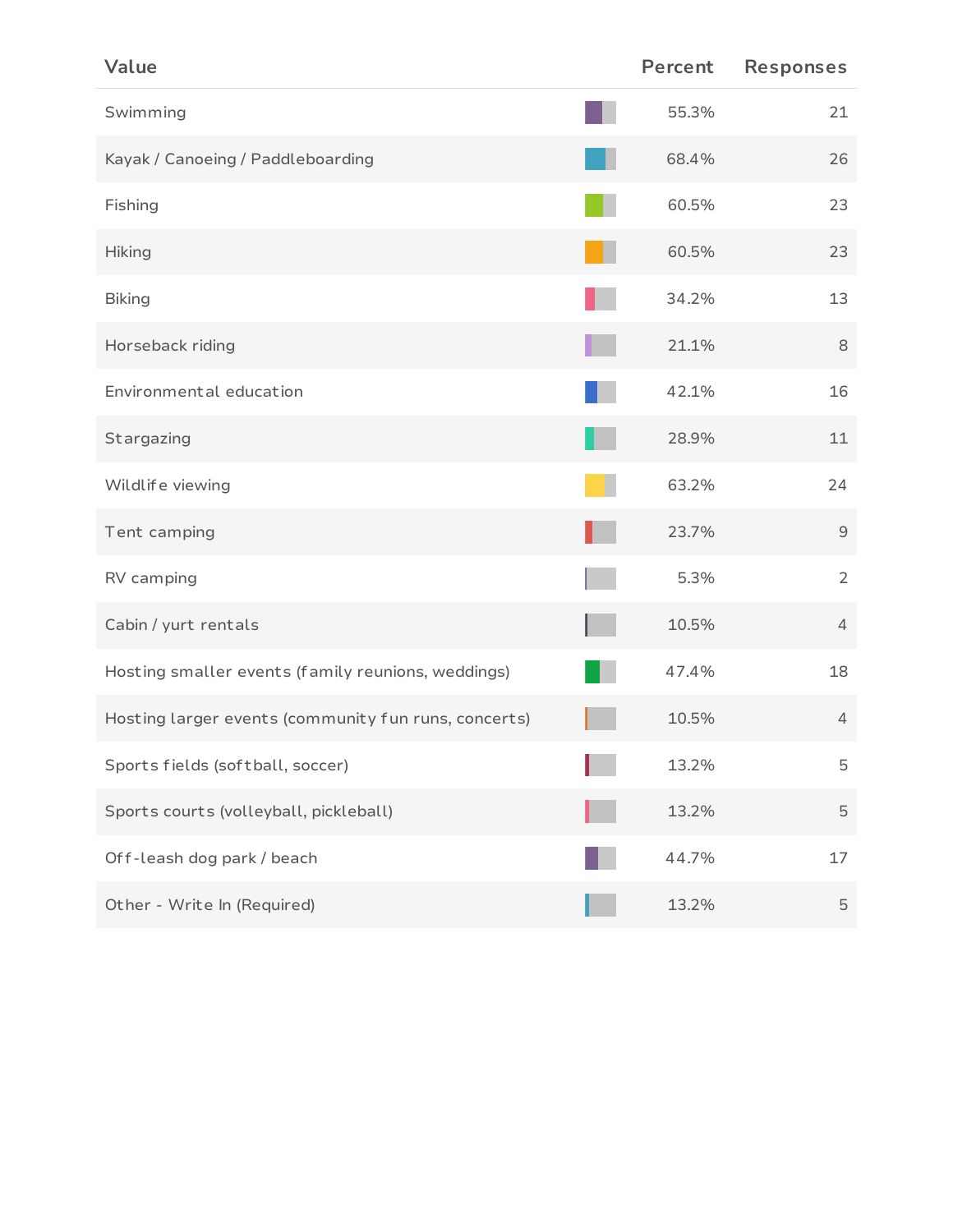Love the paved walking path around the lake. Flooding of the path is troublesome in 1 the spring.

| On-leash dog walking                                 |   |
|------------------------------------------------------|---|
| Walking trails and dog walking trails very important |   |
| family picnics, children's play area                 |   |
| playground                                           |   |
| Totals                                               | 5 |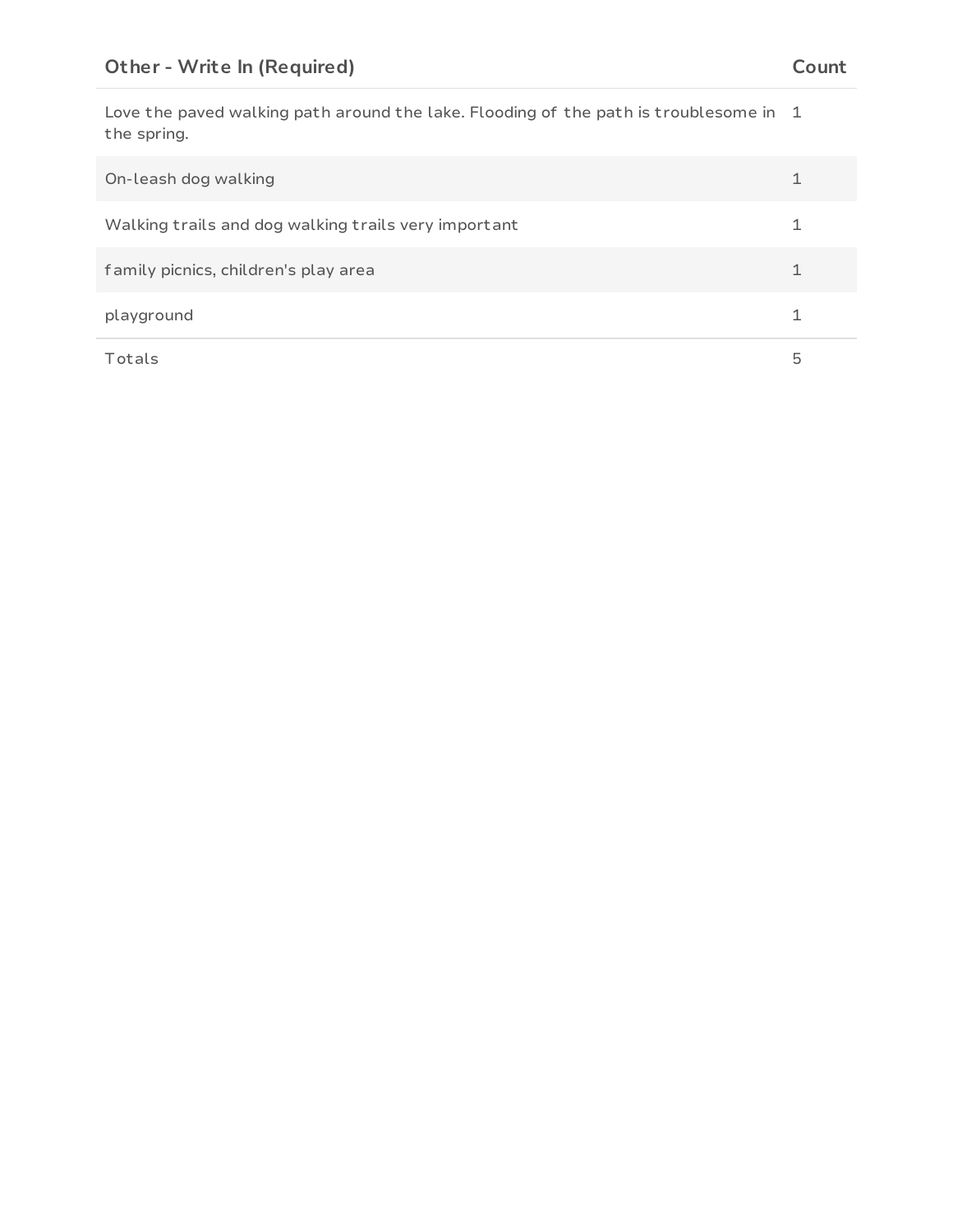12. What do you like best about Bear Lake Regional Park? (Optional)



# **ResponseID Response**

| 4  | the natural setting                                                                                                                                                                                                                                                                                                                                                                                                                                                                     |
|----|-----------------------------------------------------------------------------------------------------------------------------------------------------------------------------------------------------------------------------------------------------------------------------------------------------------------------------------------------------------------------------------------------------------------------------------------------------------------------------------------|
| 9  | $\times$                                                                                                                                                                                                                                                                                                                                                                                                                                                                                |
| 10 | $\times$                                                                                                                                                                                                                                                                                                                                                                                                                                                                                |
| 14 | The trails to let my dog explore.                                                                                                                                                                                                                                                                                                                                                                                                                                                       |
| 18 | Natural setting. Improvements and additional greenery (grass) should be<br>limited to beach and swimming areas.                                                                                                                                                                                                                                                                                                                                                                         |
| 19 | Accessibility                                                                                                                                                                                                                                                                                                                                                                                                                                                                           |
| 20 | Easy access, great parking, volleyball court, gazebo with bbq, grassy swim<br>area, trail around the lake and dirt trails.                                                                                                                                                                                                                                                                                                                                                              |
| 21 | Spokane county GEM. Needed to allow those of us that have special needs a<br>place to safely enjoy a beautiful, quite, peaceful, place to come to and still<br>be close to home. It is used by SO MANY people and should be a high priority<br>on the parks list of places to maintain and improve. Both Doug and Chris,<br>along with the commissioners are on the right tract to keep Bear Lake a<br>wonderful asset to our community. Thanks for the bright future for our<br>parks. |
| 22 | Accessibility and natural beauty                                                                                                                                                                                                                                                                                                                                                                                                                                                        |
| 23 | Large walking trail close to home to take the dogs for a walk or the<br>grandkids to the playground. Grandkids learn to fish.                                                                                                                                                                                                                                                                                                                                                           |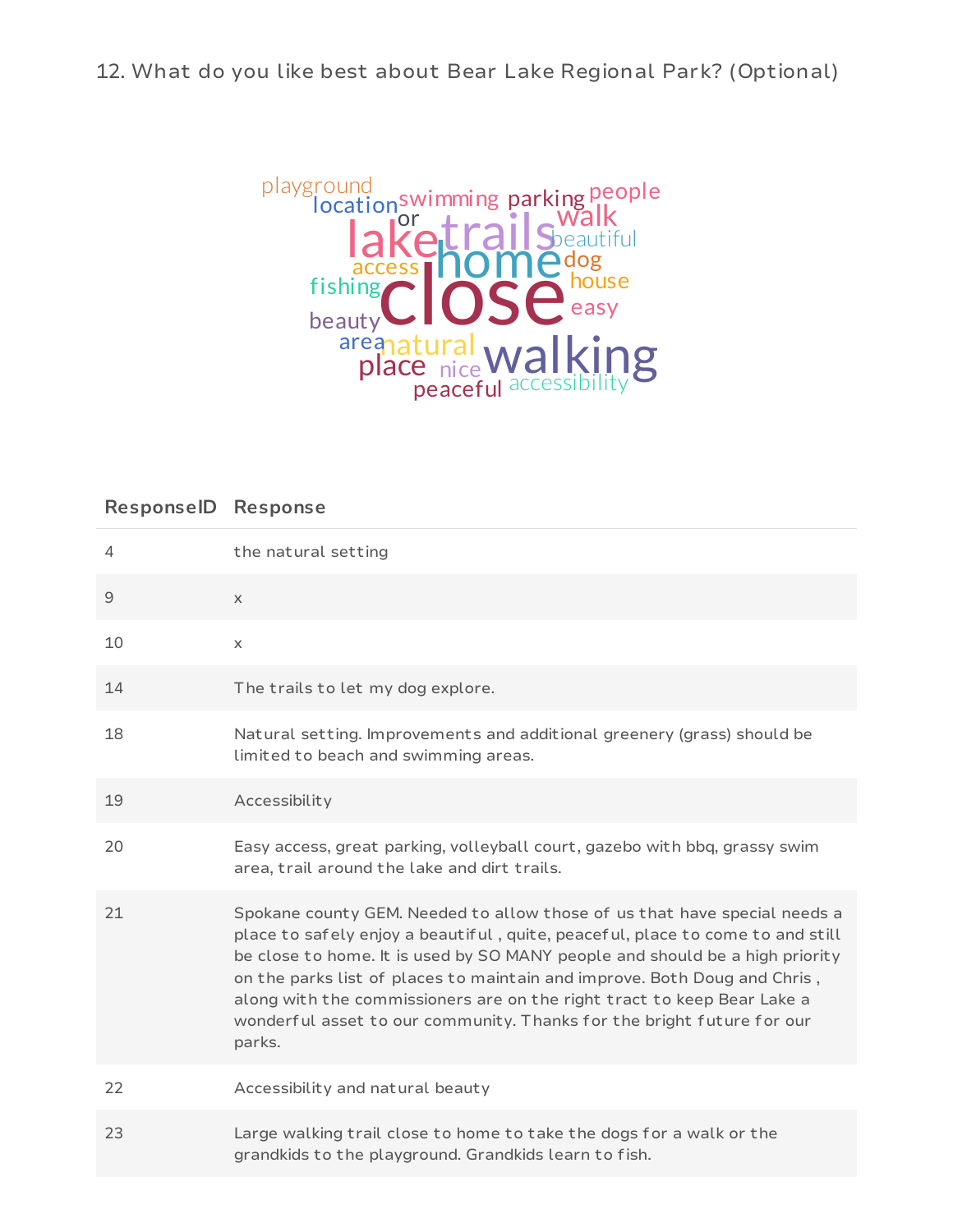| 24 | Natural beauty and peacefulness. A wonderful place to walk your dog<br>without traffic. Nice walking trails.                                                                                                                                                   |
|----|----------------------------------------------------------------------------------------------------------------------------------------------------------------------------------------------------------------------------------------------------------------|
| 26 | Ease of access, paved trails (for stroller), close to home, nature viewing. I<br>don't do the following, but appreciate the access for fishing,<br>canoe/kayak/paddle boarding, and swimming. I think they are very important<br>to have quick access locally. |
| 27 | Close to home and beautiful location                                                                                                                                                                                                                           |
| 28 | It is the closest lake and playground near our home. It's nice place to have a<br>picnic.                                                                                                                                                                      |
| 29 | The lily pads and hiking trails                                                                                                                                                                                                                                |
| 30 | Location                                                                                                                                                                                                                                                       |
| 31 | I like the proximity and the long trails around the lake to walk or bike on                                                                                                                                                                                    |
| 33 | Close to town, easy access. Plentiful parking, clean facility, no motor boats<br>on lake.                                                                                                                                                                      |
|    |                                                                                                                                                                                                                                                                |
| 34 | Location!                                                                                                                                                                                                                                                      |
| 36 | Quiet. Close by. Easy to walk.                                                                                                                                                                                                                                 |
| 38 | Beautiful environment for my parents to get exercise walking                                                                                                                                                                                                   |
| 39 | Off leash of dog                                                                                                                                                                                                                                               |
| 40 | The walking path                                                                                                                                                                                                                                               |
| 41 | It is close to town and free. It also warms up early season quicker than other<br>area lakes.                                                                                                                                                                  |
| 44 | Very close to my house. Walking distance.                                                                                                                                                                                                                      |
| 46 | No wake lake                                                                                                                                                                                                                                                   |
| 48 | Less than 10 minutes from my house; lots of people all ages use this park<br>year round for swimming, fishing, walking; it is safe place to go                                                                                                                 |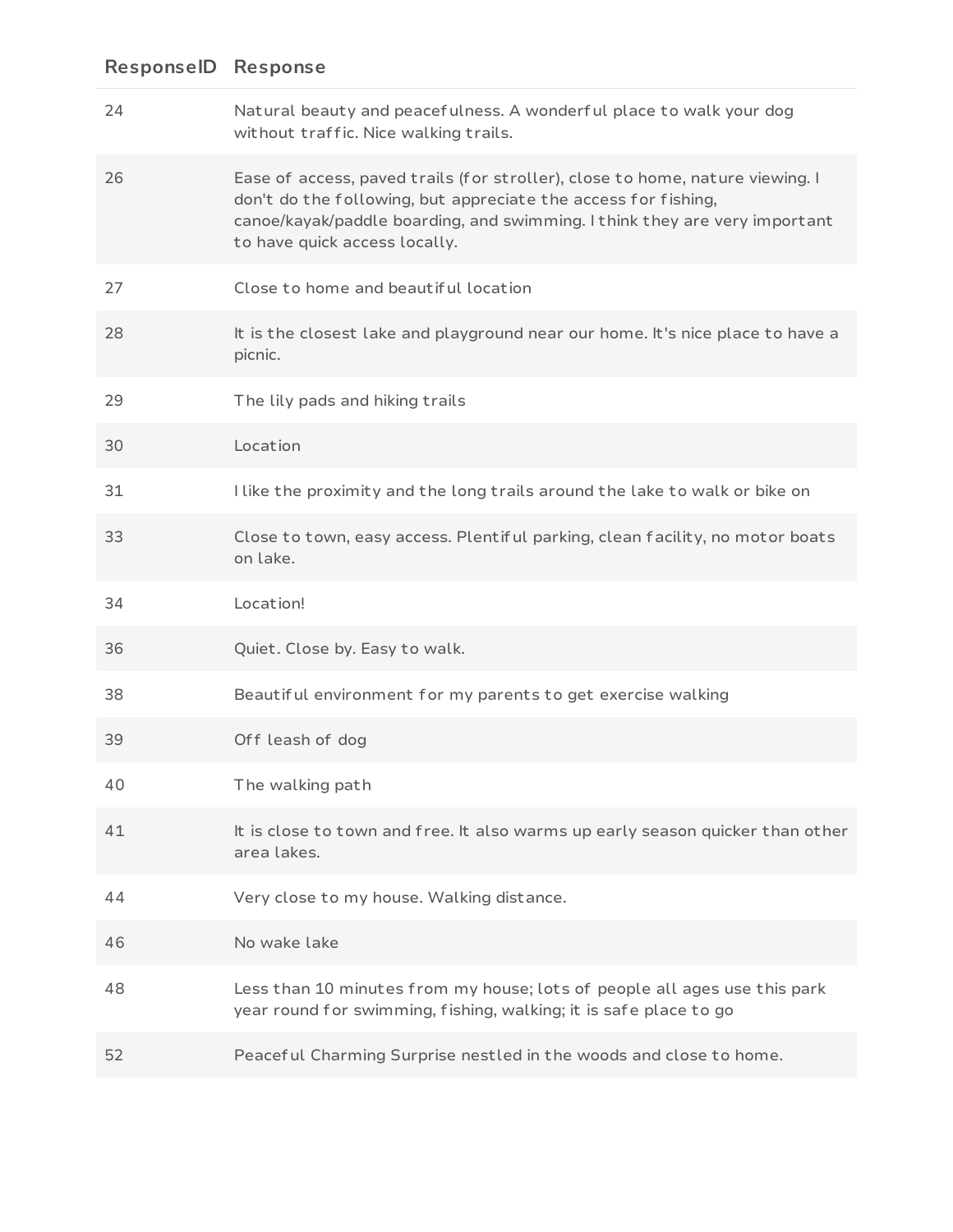13. If you'd like to share a favorite story or experience about Bear Lake, we'd love to hear it! Personal stories help us better understand what Bear Lake Regional Park means to you! (Optional)

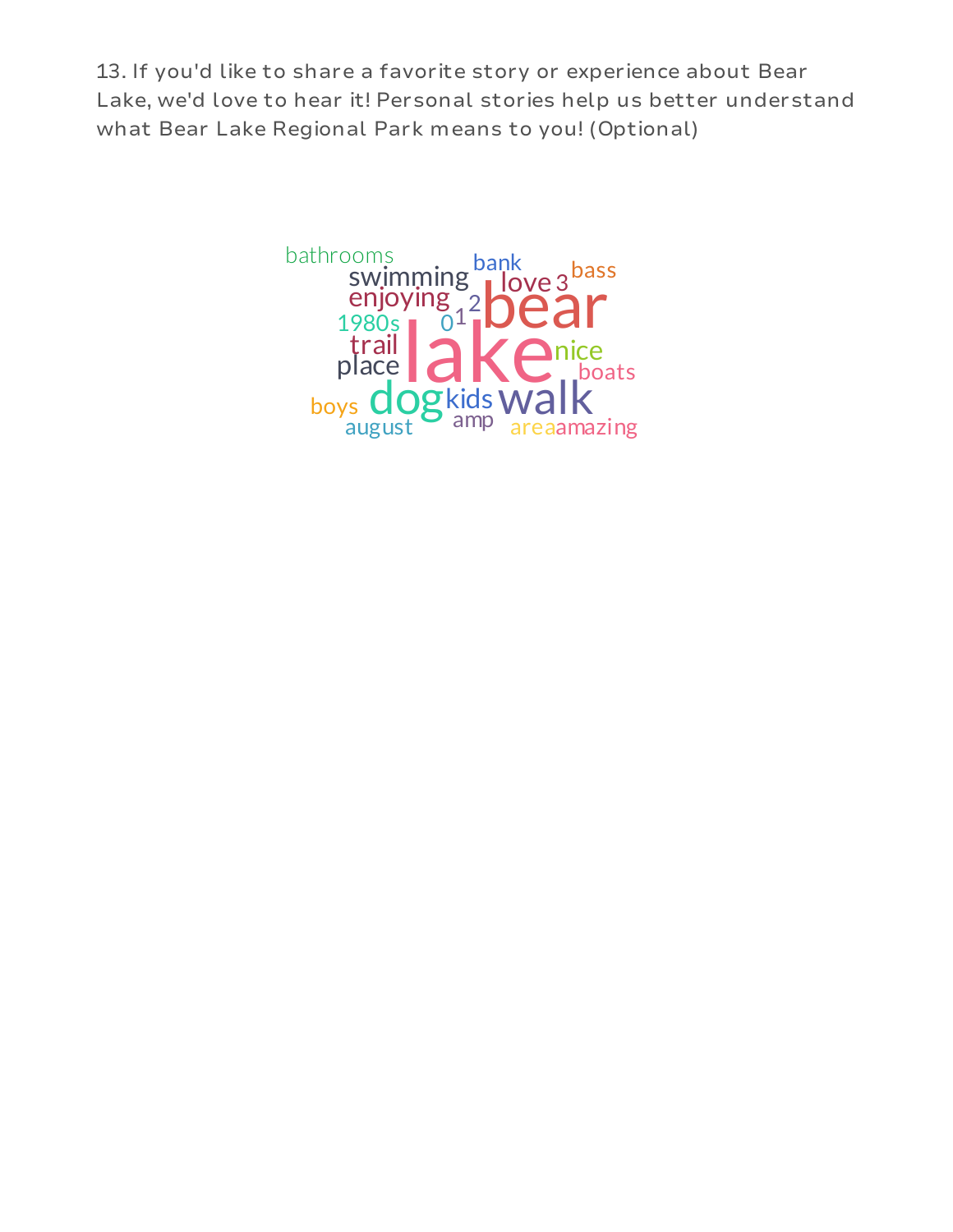| ResponseID  | <b>Response</b>                                                                                                                                                                                                                                                                                                                                                                                                                                      |
|-------------|------------------------------------------------------------------------------------------------------------------------------------------------------------------------------------------------------------------------------------------------------------------------------------------------------------------------------------------------------------------------------------------------------------------------------------------------------|
| $\mathsf 9$ | X                                                                                                                                                                                                                                                                                                                                                                                                                                                    |
| 10          | X                                                                                                                                                                                                                                                                                                                                                                                                                                                    |
| 20          | Love the memories and experiences there with Riverside Cross Country<br>including home meets and the overnight fundraiser!                                                                                                                                                                                                                                                                                                                           |
| 21          | On one of our weekly walks, we watched a young mother get her very young<br>child, dog, and wheel chair out of her car in order to take a walk, only to find<br>the trail impassable for her. She reloaded the car and had to drive around<br>the lake, unload again by herself, in order to enjoy a walk with her child.<br>What an effort and determination she had! This broke our hearts to see<br>this happen. She deserved better from us all. |
| 22          | Our whole family walked around Bear Lake on Mother's Day . There were<br>different things that captured the interest of the youngest, 11 years old, to<br>the oldest, 77 years old that we could all share together. It was a memory<br>to cherish.                                                                                                                                                                                                  |
| 26          | I grew up swimming at Bear Lake in the 1980s and it was amazing, clean<br>bathrooms, changing rooms, clean swimming area and clean lawn. It felt so<br>safe and well taken care of. I would love to be able to feel safe bringing my<br>kids there again and not having to use a port-a-potty.                                                                                                                                                       |
| 35          | I used to live near Bear Lake. It was a nice quiet place to take my dog for a<br>walk. I enjoyed the path around the lake and the quiet.                                                                                                                                                                                                                                                                                                             |
| 36          | I remember doing the Bear lake Jonathon when I was a kid. I take kids there<br>to walk or play sometimes. I have taken my dog there since she was a puppy.<br>If I couldn't take my dog there I would have lost my mind when she was<br>little.                                                                                                                                                                                                      |
| 40          | It's where I learned to swim and spent my summers enjoying the water.                                                                                                                                                                                                                                                                                                                                                                                |
| 48          | August hot this year & quick trip to take my 10 year old grand son<br>swamming and used the float raft; lots of families were there enjoying<br>picnic, swimming, paddle boats; the trail was cool, but too hot for turtles. 2<br>boys were whooping cause they kept catching bass off the bank at Noon!<br>Very nice place if a few simple improvements. Thank you.                                                                                 |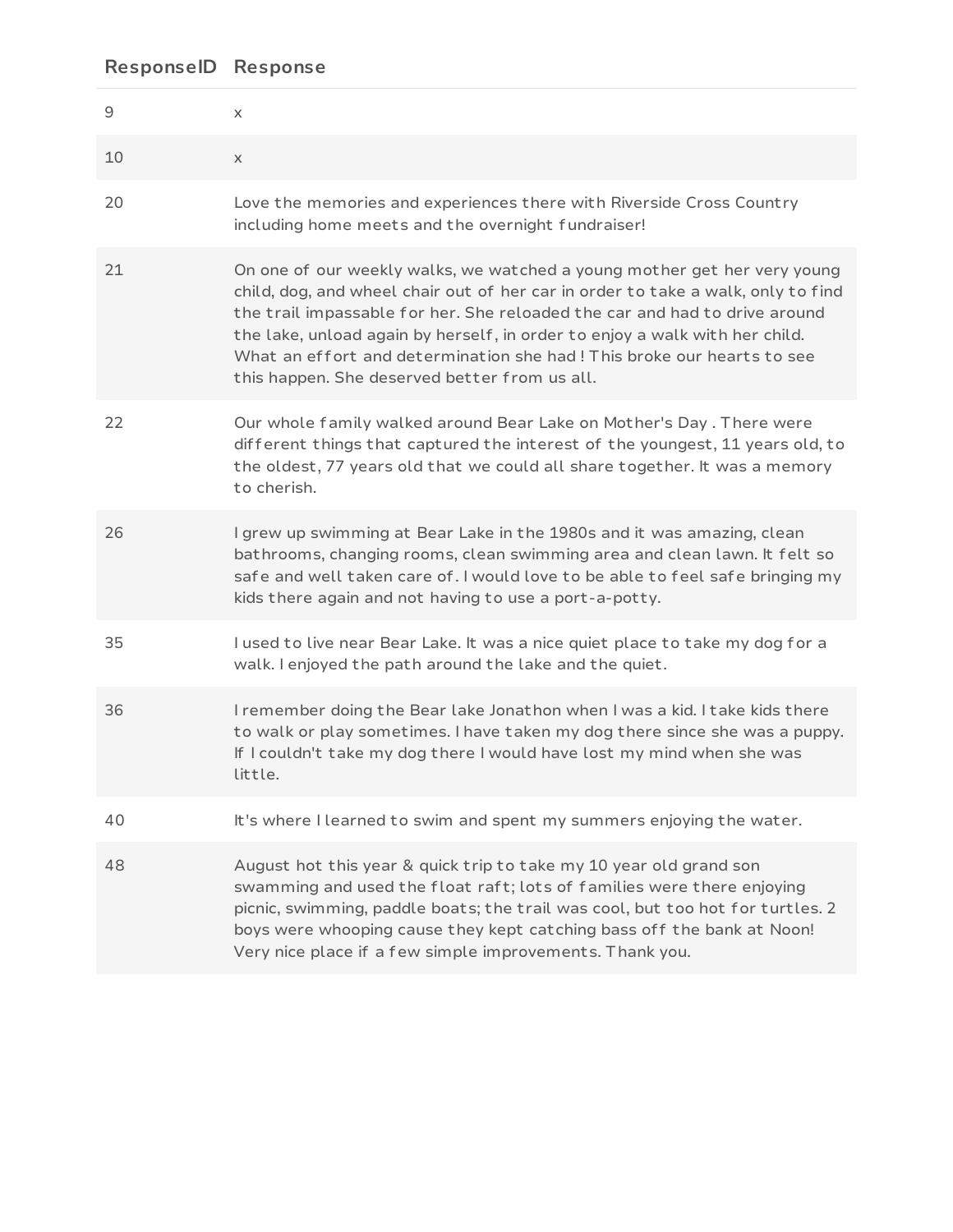14. What did we miss? Is there anything else you would like us to consider as we work to design enhancements at Bear Lake Regional Park?



## **ResponseID Response**

| 8           | <b>XYZ</b>                                                                                                                                                                                                                                                                                                         |
|-------------|--------------------------------------------------------------------------------------------------------------------------------------------------------------------------------------------------------------------------------------------------------------------------------------------------------------------|
| $\mathsf 9$ | $\times$                                                                                                                                                                                                                                                                                                           |
| 10          | $\times$                                                                                                                                                                                                                                                                                                           |
| 14          | The true need is for an off leash dog park on the north side of the county.<br>This area touts to be an outdoor area but we still require our dogs to be<br>leashed.                                                                                                                                               |
| 17          | Trail improvement and expansion.                                                                                                                                                                                                                                                                                   |
| 18          | See #8 Also work on better beach areas and water quality.                                                                                                                                                                                                                                                          |
| 20          | Would love to see the bathrooms opened up for the summer and the<br>sprinkler systems turned on so the beautiful landscaping and grass remains<br>green all summer long.                                                                                                                                           |
| 21          | Please take time to enjoy a walk around this gem. You will then, and only<br>then, be able to appreciate just how important it is to all who are able to<br>come here. Sit and watch the many different people enjoy their time here.<br>From the youngest to the oldest ! It deserves our very best care from us. |